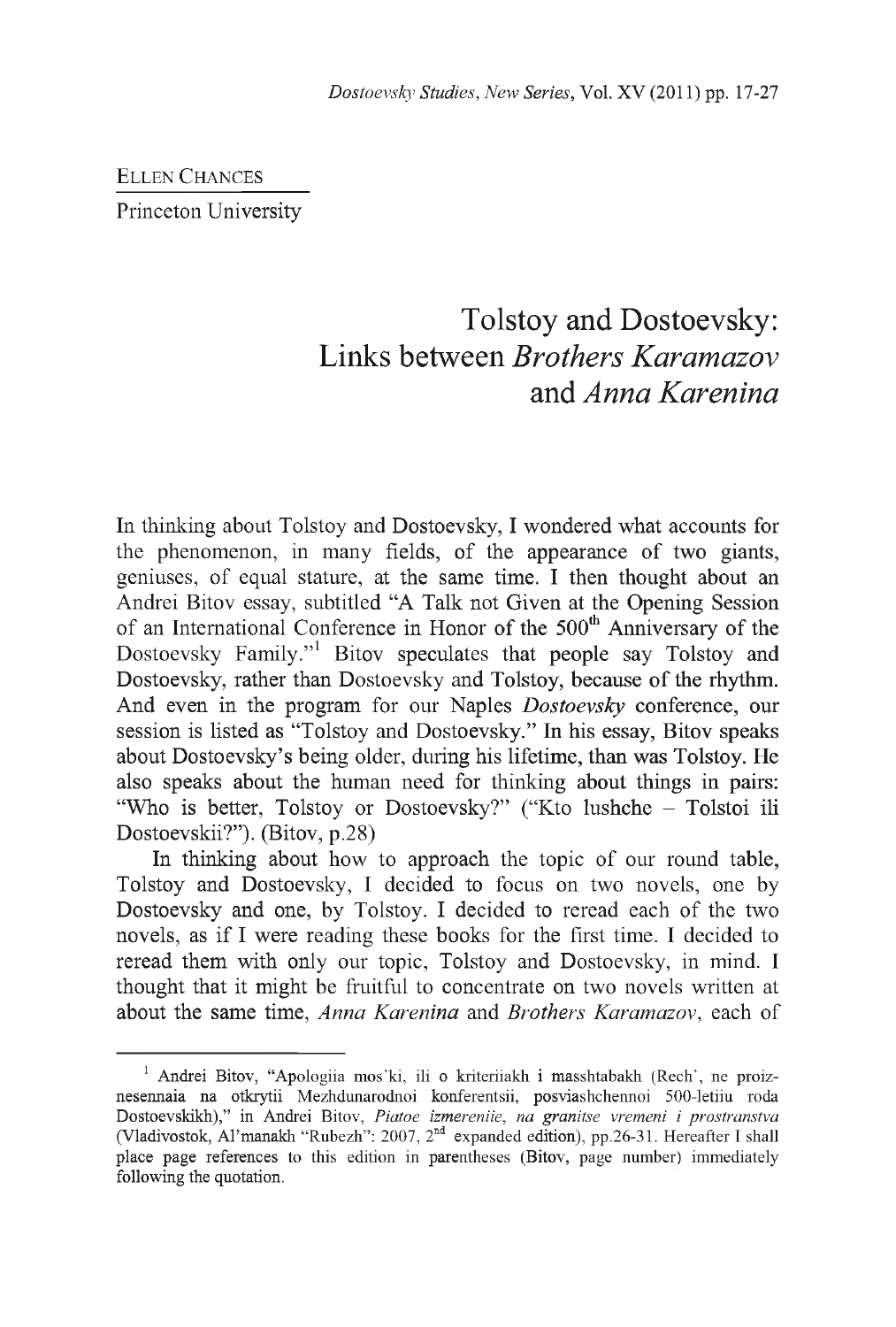which, like *War and Peace* and *Crime and Punishment,* came out in *Russkii vestnik. (Anna Karenina* was written in 1873-77; published in 1875-77, with the exception of Part VIII, which came out separately; and then in 1878, in book form. *Brothers Karamazov* was begun in 1878 and published in the journal in 1879-80.)

What, then, did my reading of the two novels, with a focus only on the round table topic, reveal? First of all were the parallels that wouldn't necessarily have struck me with such intensity, had I been reading, as I usually do, Dostoevsky within the context of Dostoevsky and Tolstoy within the context of Tolstoy. Each of the two writers is concerned with connections. Tolstoy speaks about the structural principle of "tseplenie," and Dostoevsky's novel is all about connections. "Everything is connected to everything," we read over and over again.

Secondly, since I once wrote a book on the "superfluous man" ("lishnii chelovek") in Russian literature,<sup>2</sup> it will come as no surprise that I thought about the two novels in connection with that concept. One idea in the book was that the superfluous man, a nonconformist to a societal and/or metaphysical order, was often killed off, literally or figuratively, and that often, a conformist to a societal and/or metaphysical order was placed on a pedestal. Ivan Karamazov rebels against God's order, and Alesha conforms. A superfluous woman, Anna Karenina (she is even called "lishniaia" in the nursery), transgresses against God's laws and is condemned. Levin, although a *societal* misfit, conforms to God's laws and is praised.

When I think now, about Tolstoy's and Dostoevsky's approach to the person who doesn't adhere to society's conventions, I also think about the praise that both Tolstoy and Dostoevsky lavish upon some of their offbeat protagonists. Dostoevsky writes, about Alesha, in the "Ot avtora" section, "...not only is an eccentric 'not always' a particularity and a separate element, but, on the contrary, it happens sometimes that such a person ... carries within himself the very heart of the whole, and the rest of the men of his epoch have for some reason been temporarily tom from it, as if by a gust of wind..."3 ("Ibo ne tol'ko chudak 'ne vsegda' chastnost' i obosoblenie, a naprotiv, byvaet tak, chto on-to, pozhalyi, i nosit v sebe inoi raz

<sup>2</sup> Ellen Chances, *Conformity's Children. An Approach to the Superfluous Man in Russian Literature* (Columbus, Ohio: Slavica Publishers, 1978).

<sup>3</sup> Fyodor Dostoevsky, *The Brothers Karamazov*, trans. Constance Garnett, revised by Ralph E. Matlaw (New York and London: W.W. Norton & Company, 1976), p.xvii. Hereafter I shall place page references to this edition in parentheses *(Brothers,* page number) immediately following the quotation.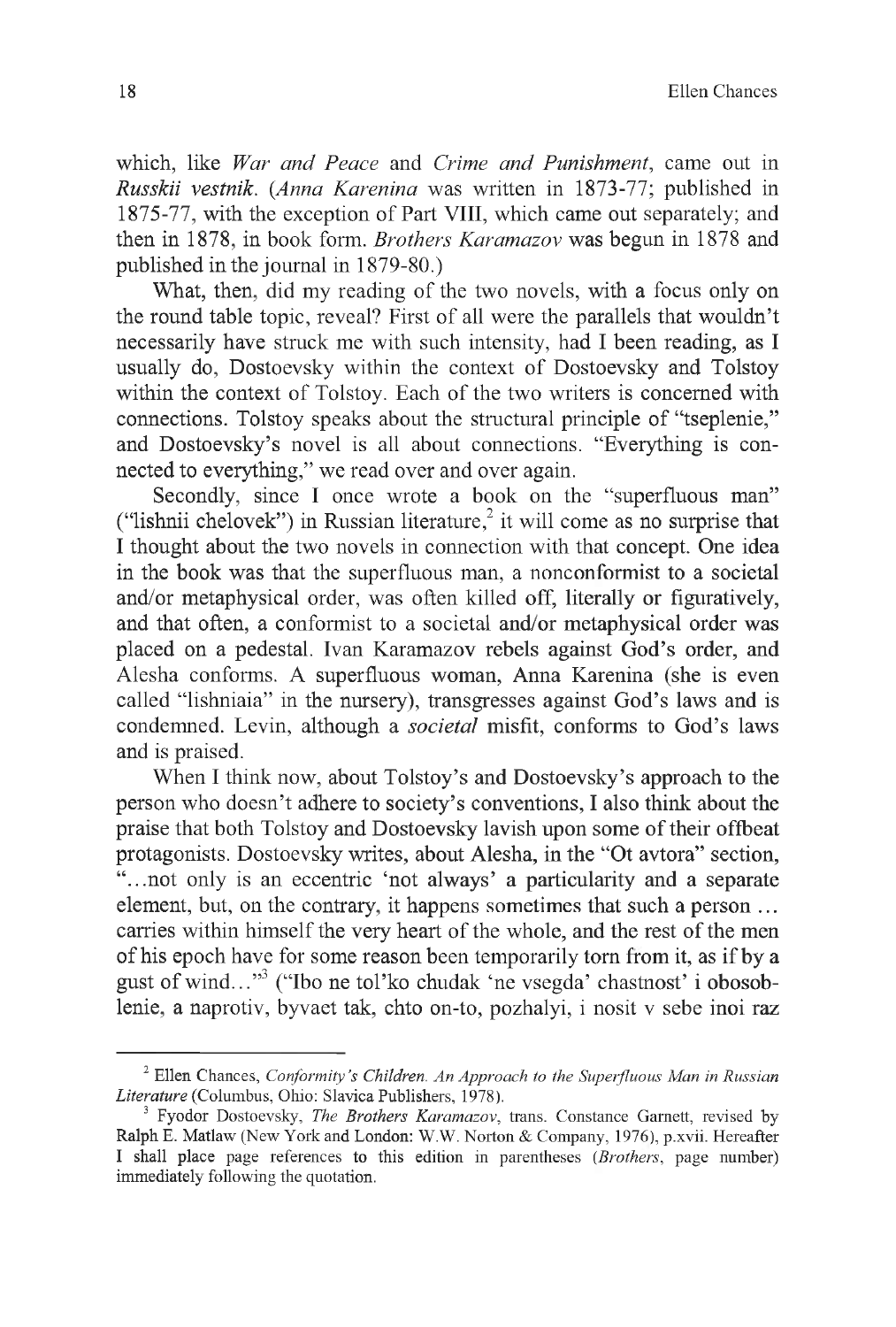serdtsevinu tselogo, a ostal'nye liudi ego epokhi – vse, kakim-nibud' naplyvnym vetrom, na vremia pochemu-to ot nego otorvalis'...)"<sup>4</sup>

Levin sees society from off center, from the side. He is awkward in high society and the city. He prefers the country. He prefers the company of the peasants, of Laska the dog, and Pava the cow, to the empty chatter of the city's social scene. Even though he sees society from the side, he is the center, in terms of moral values. Tolstoy, as we know, uses the technique of "ostranenie" to show reality in a fresh, new way, rather than in timeworn, conventional stereotypes. Levin himself can be viewed as an example of "ostranenie." He is a character who sees life in a fresh, new way when he finds meaning in the peasants' insights, when he discovers that the meaning of life is life itself, when he gets away from the timeworn constructs of philosophy and rational thought.

What are some of the other similarities between the two novels? Both are family novels (fathers and children; marriage) with forces of discord and forces of harmony. In the case of Father Zosima, Alesha, Kolya, and the boys, there is, by the end of the novel, active love in the "family of humankind" that does not depend on genetic bonds. In the case of Levin and Kitty, love and God exist within the bounds of one marriage. At the end of the novel, we see Kitty's and Levin's love for their son and for each other, and we read about Levin's living for God.

The two books begin in similar ways. The focus is on two fathers and husbands, Stiva and Fedor, who chase petticoats, are adulterers. Stiva is described in a positive light. The servants are on his side even though he is the guilty party. Dostoevsky's physical description of Fedor is negative. Stiva and Fedor both forget about their children. Gary Saul Morson equates Stiva with Ivan's devil. Both seem harmless. What seems ordinary can be true evil, he writes.<sup>5</sup>

Both Stiva and Fedor are the motivating forces of the downward spirals in the novels. Within the first few pages of each novel, the disharmony in each family is shown and named. In *Anna Karenina,* there is the famous first line, and then, the narrator immediately says, "Everything was upset in the Oblonskys' house"<sup>6</sup> ("Vse smeshalos' v

<sup>4</sup> F.M. Dostoevskii, *Brat 'ia Karamazovy,* in F.M. Dostoevskii, *Polnoe sobranie sochinenii* v *tridtsati tomakh* (Leningrad, 1976), vol.14, p.5. Hereafter, I shall place page references to this edition in brackets *[Brat Ία,* volume, page number] immediately following the quotation.

<sup>5</sup> Gary Saul Morson, *Anna Karenina in Our Time* (New Haven and London: Yale University Press, 2007), pp.48-9.

<sup>6</sup> Leo Tolstoy, *Anna Karenina,* trans. L. and A. Maude, revised by George Gibian (New York and London: W.W. Norton & Company, 1995), p.1. Hereafter I shall place page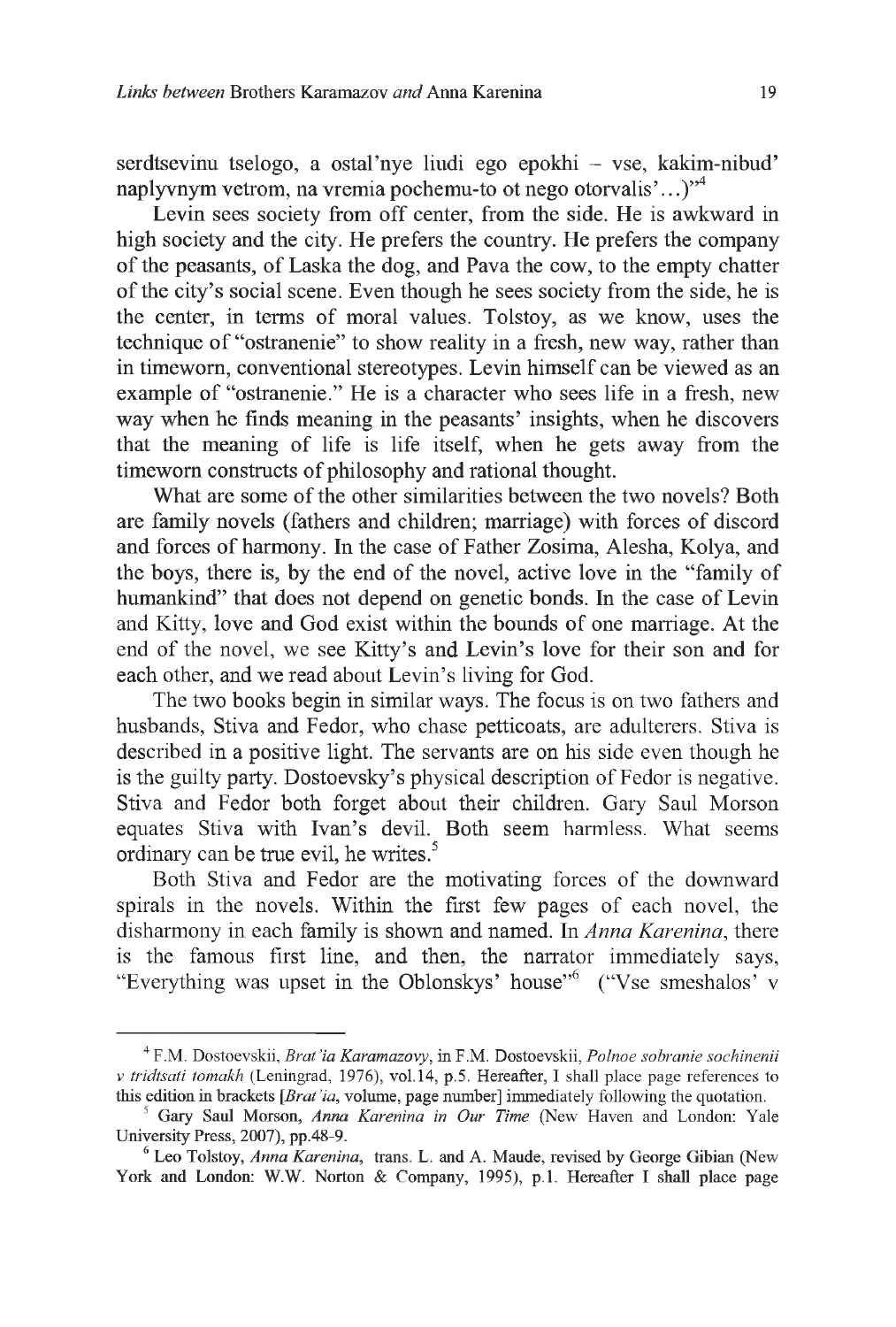dome Oblonskikh").<sup>7</sup> A few pages later, we read, "'Everything is disorganized,' thought Oblonsky;" (Tolstoy, vol.8, p.7) ("Vse smeshalos',' podumal Stiva." [Tolstoi, vol. 8, p.15]); and Matrena Filimonovna's words, "Everything in the house is topsy-turvy" (Tolstoy, vol.8, p. 5)  $("...$ vse v dome navyntaraty poshlo" [Tolstoi, vol.8, p.12]). This is typical of Tolstoy. Life is seen from different people's perspectives. In *Brothers Karamazov,* within the first few pages, we read about the "disorderly life" *{Brothers,* p.3) ("besporiadochnaia zhizn'" [*Brat'ia,* vol.14, p.8]) of Fedor's and Adelaida Ivanovna's marriage; and about the Karamazov "inharmonious family" *{Brothers,* p.25) ("nestroino[m] semeistv[e]" [*Brat'ia,* vol.14, p.30]), and the "family discord" *{Brothers,* p.26) ("semeinye nesoglasiia" [*Brat'ia,* vol.14, p.31]) between Fedor and Dmitry.

Anna comes from out of town in order to reconcile her brother Stiva and his wife Dolly. Because of Stiva's affair, she makes the trip which results in her meeting Vronsky and ultimately, in her suicide, in her falling away from God's law. Ivan comes from out of town (not to reconcile), but we read that he is acting as mediator between Fedor and his brother, Dmitry, while living at his father's house. Because of Fedor's actions - his rejection of Dmitry's requests for money and the rivalry for Grushenka's rivalry -, and because of Ivan's "all is permitted" philosophy, there is a murder and a suicide, each representing a lack of connection with God's laws.

In each novel, judging or not judging is of vital importance. There is the Biblical epigraph, "Vengeance is mine, and I will repay" ("Mne otmshchenie, i az vozdam"), Tolstoy's admonition that it is not up to society, but only up to God to judge. Tolstoy condemns Betsy Tverskaia for judging Anna, and he condemns Lydiia Ivanovna, with her hypocritical so-called religious faith, for judging Anna. Dostoevsky has a real trial that demonstrates the falsity of society. With the exception of Herzenstube, Alesha, Grushenka, and Ivan, almost no one is at the trial because of true concern for Dmitry. We are told that the ladies are on Dmitry's side because of his conquests of ladies' hearts, and that the men are against him because he had offended many of them during his stay in

references to this edition in parentheses (Tolstoy, page number) immediately following the quotation.

<sup>7</sup> L.N. Tolstoi, *Anna Karenina,* in *Sobranie sochinenii v dvadtsati dvukh tomakh* (Moscow, 1981), vol.8, p.7. Hereafter I shall place page references to this edition in brackets [Tolstoi, volume, page number] immediately following the quotation.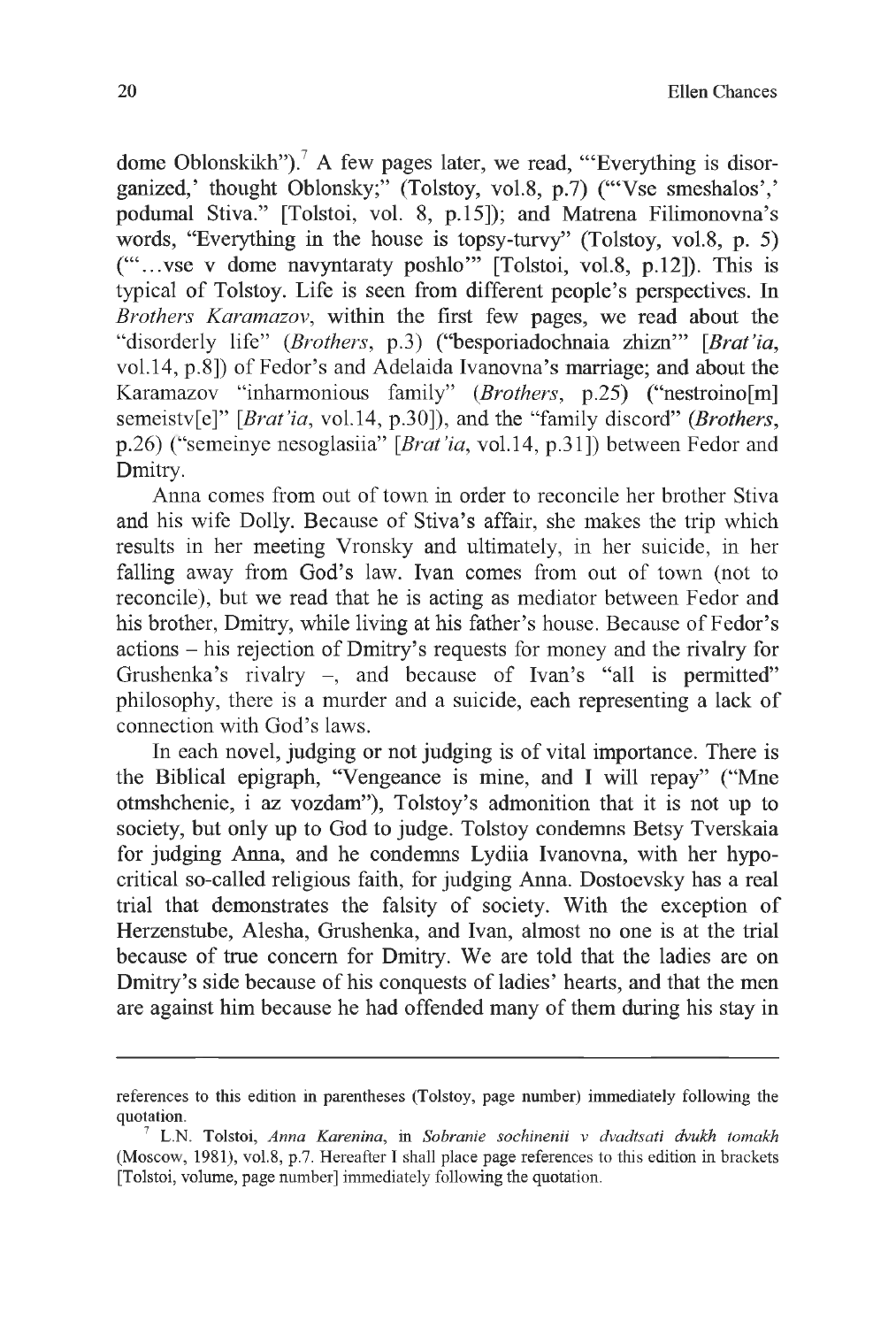the town. The president of the court is interested in the case only from the perspective of the influence of the societal environment on people. The prosecutor is focused on his own career.

In other sections of the novel, Dostoevsky spends a great deal of time talking about the importance of not judging, of accepting the mysterious ways of God. Jesus does not judge the Grand Inquisitor. The Grand Inquisitor does judge Jesus. Ivan judges God - how could he construct a world that contains the suffering of innocent children? Zosima says that we never know what comes out of what. One must not judge other human beings. One must forgive, as Markel said, all people and animals.

The jurors in *Brothers Karamazov* come to a false conclusion by relying on rational proof. Alesha and Grushenka intuitively know that Dmitry is innocent. Ivan tells the truth, but the evidence that he presents cannot be rationally substantiated. Levin cannot come to the truth about the meaning of life until he understands it intuitively and not rationally.

*Tolstoy* puts Anna on trial. He has "God" judge and punish her. The very first words of the novel are " *Vengeance* is *mine* [italics mine - E.C.], and I will repay." Dostoevsky, in his novel, is gentler. No one should judge anyone. Everyone should be responsible to everyone. Dostoevsky's God, in *Brothers Karamazov,* is not vengeful. It is Father Zosima's teachings of love, forgiveness and acceptance of *all* of God's ways, of all good and evil, that carry the day. Tolstoy allows that ending, but only for Levin and Kitty, not for Anna and Vronsky.

Dostoevsky was not so forgiving in some of his comments about Tolstoy's Levin, in one of the essays that he wrote about the novel, *Anna Karenina,* in *Dnevnik pisatelia* in July and August, 1877. He wrote his strident words against Levin's stand against the war to defend the Christian Serbs against the Moslem Turks, in the Russo-Turkish war. Dostoevsky is outraged at Levin's reaction, in Part VIII of *Anna Karenina,* to the Russo-Turkish war. (Russia had declared war on Turkey in April, 1877.) Dostoevsky had been publishing some of his most xenophobic articles on the war in *Dnevnik pisatelia.* Levin, in a conversation with his half-brother Koznyshev, is against the war. The Russian "narod" doesn't want it, says Levin. He says that he wouldn't kill. Dostoevsky is beside himself. Dostoevsky mentions some of the atrocities of the Turks and of others against women and children, and he asks how Levin can advocate inaction. Dostoevsky writes, "...why doesn't Levin's heart bleed when he hears about mass killings, about children with crushed heads crawling after their raped mothers..." ("...как zhe ne iskrovenit' emu [Levinu - E.C.] serdtse svoe, slushaia ...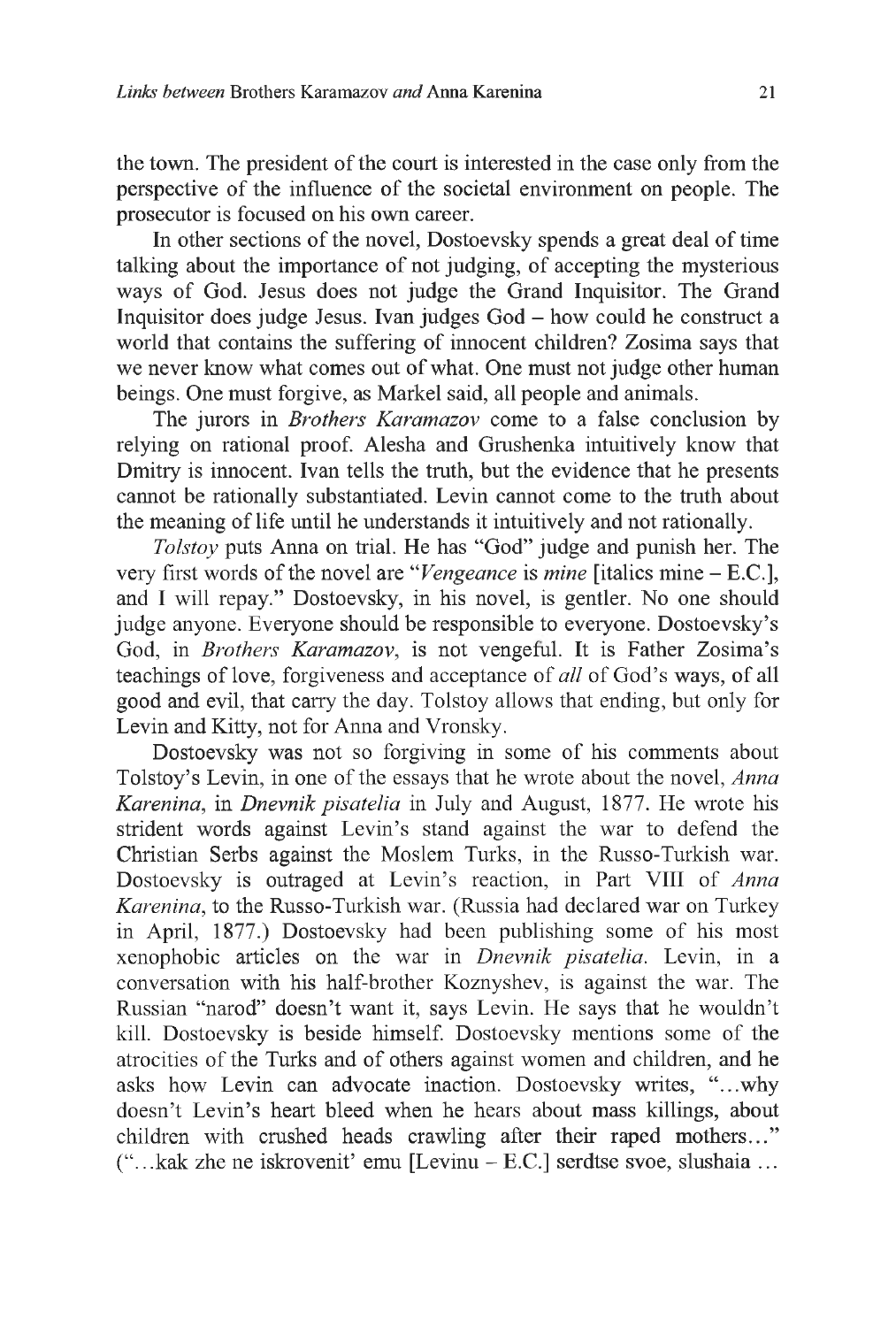ob izhicniiakh massami, ob detiakh s prolomlennymi golovami, polzaiushchikh okolo iznasilovannykh svoikh materei,..."). He continues, "Levin stands thinking, 'Kitty is in fine spirits and had a good appetite today; we've given the boy a bath and he's begun to recognize me; what do I care what goes on over there in another hemisphere?"<sup>3</sup> ("Kiti vesela i s appetitom segodnia kushala, mal'chika vymyli v vane, i on stal menia uznavat' i: kakoe mne delo, chto tam v drugom polusharii proiskhodit;..."")<sup>9</sup>

It seems to me that in one way, one can see, in that essay and in Dostoevsky's thoughts about Levin, one of the many seeds of the future conversation in which Ivan asks Alesha whether he could forgive atrocities against children. Levin's imagined response to the suffering of innocent children is part of the structure of Ivan's questions. Ivan, like Dostoevsky in the essay, cannot accept what Dostoevsky's imagined Levin can. In this, *Anna Karenina* is one of the many triggers of that powerful creation, the chapter entitled "Rebellion" ("Bunt") in *Brothers Karamazov.* Dostoevsky, in *Brothers Karamazov,* which he started working on only a few months after writing his essays on *Anna Karenina,* returns to the questions he implicitly brings up about Levin  $-$  who is responsible for whom? Am I my brother's keeper?

In this Dostoevsky article on *Anna Karenina,* he casts Levin in the role that he will later cast Ivan in when Ivan refuses to take responsibility for others. Ivan leaves town. He doesn't want to get involved. He, in everyday life, is not his brother's keeper, nor is he his father's keeper. Yet in "Bunt," Ivan, in the abstract, defends the suffering children. In Dostoevsky's *Anna Karenina* article, there is only one possible response to help one's Slavic Christian brothers against the Moslem Turks. In the novel, Ivan lists not only the Turks' atrocities against women and children, but also Circassians', Western Europeans', and Russians'. In the

s Fyodor Dostoevsky, "Levin's Agitation. A Question. Does Distance Have an Influence on Love for Humanity? Can One Agree with the Opinion of One Turkish Prisoner on the Humaneness of Some of Our Ladies? So What, Then, Are Our Teachers Teaching Us?," in Fyodor Dostoevsky, *A Writer's Diary. Volume 2 1877-1881,* trans. Kenneth Lantz (Evanston, Illinois: Northwestern University Press, 1990), p.1099. Hereafter I shall place page references to this edition and volume in parentheses *(Diaty,* page number) immediately following the quotation.

<sup>9</sup> F.M. Dostoevskii, "Sotriasenie Levina. Vopros: imeet li rasstoianie vliianie na chelovekoliubie? Mozhno li soglasit'sia s mneniem odnogo plennogo turka о gumannosti nekotorykh nashikh dam? Chemu zhe, nakonets, nas uchat nashi uchiteli?," in F.M. Dostoevskii, *Polnoe sobranie sochinenii v tridtsati tomakh* (Leningrad, 1983), vol.25, p.223. Hereafter, I shall place page references to this edition and volume in brackets *[Dnevnik,* page number] immediately following the quotation.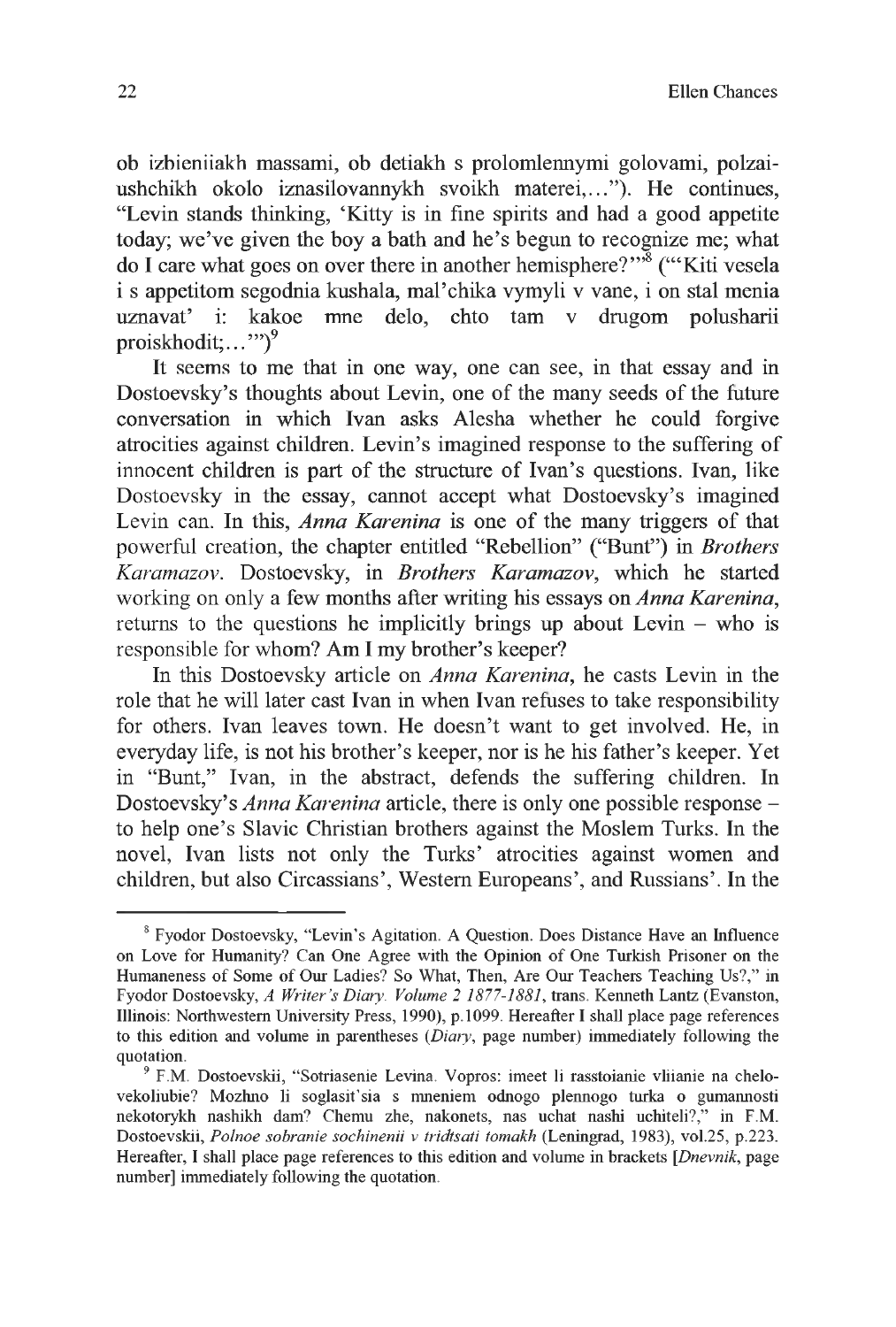novel, Ivan cries out, "I must have retribution..." (*Brothers*, p.225) ("...mne nado vozmezdie." *[Brat'ia,* vol.14, p.222]). He is tortured by the sufferings of innocents as he cries out, "...what do / care for *avenging* them,... since [they  $-$  E.C.] have already been tortured? ... I want to forgive. I want to embrace..." [my italics - E.C.] (*Brothers*, p.226) ("...zachem *mne* ikh *otmshchenie,* ...kogda te uzhe zamucheny?... ia prostit' khochu i obniat' khochu..." [my italics - E.C.] *[Brat'ia,* vol.14, p.223]), but he doesn't want to forgive the torturers.

Igor' Volgin wrote about the connection of the passage in *Brothers Karamazov* to Dostoevsky's writings on the "eastern question" in *Dnevnik pisatelia*.<sup>10</sup> There is also a link, it seems to me, with Levin's wish to be uninvolved in the war, uninvolved in vengeance. In the case of both Levin and Ivan, egoism is Dostoevsky's explanation for what he sees as indifference to the sufferings of others. Thus, it is not necessary to get involved. For Ivan, thinking only about oneself leads to his leaving town. For Dostoevsky, neither Levin nor Ivan is his brother's keeper. Ivan, in "Bunt," is haunted by the question of earthly vengeance. I don't want to turn the other cheek. I want vengeance now. On one level, *Brothers Karamazov* deals, in distilled essence, with those words of the Bible, "mne otmshchenie, i az vozdam,"  $-$  is it for me to judge, or for God?  $$ those very words that serve as the epigraph to Tolstoy's novel. Both writers deal with the same question: is it for the human being to judge, or for God? Dostoevsky, in dealing with the question of one's responsibility to others, weaves into his novel one of the themes that he had addressed in his comments on Levin.

With Dostoevsky, of course, no one theme has only one single source. We know that there are multiple sources that contribute to one theme. Think, for example, of the multiplicity of ways in which Dostoevsky addresses the theme of fathers and children  $-$  his son's dying, the guilt of the father for the son, the guilt of the son for the father, the question of the "narod" and its responsibility to the father (tsar) in connection with Karakozov's attempt to murder the tsar, etc., etc.

Robert Belknap, in *The Genesis of The Brothers Karamazov*, writes, "Dostoevsky's reading was like his writing." He "would read with a collection of themes in his mind that he did not know exactly how to use but that he knew were related in ways too intricate for the systematic part of his mind to handle." "Tolstoy would read with a treatise in mind that

<sup>&</sup>lt;sup>10</sup> Igor' Volgin, "Nravstvennye osnovy publitsistiki Dostoevskogo (Vostochnyi vopros v *Dnevnike pisatelia),"* in *Izvestiia AN SSSR, seriia literatury i iazyka,"* vol.30, vypusk 4, 1971, pp.312-324.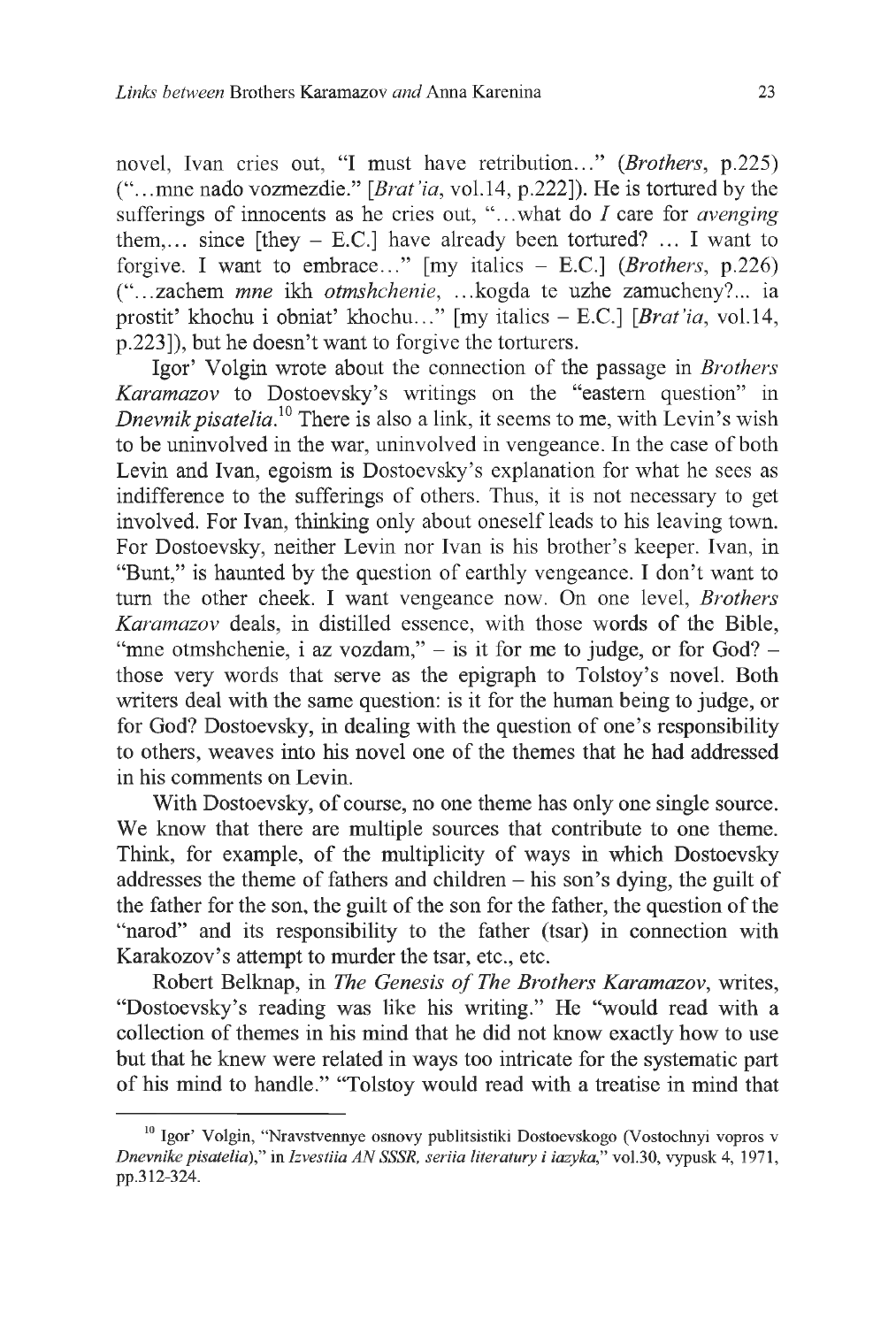he intended to write or at least work out with a clear sense of what had been said on the subject."<sup>11</sup>

In the same way, we see that Tolstoy's *Anna Karenina* focuses on the "vengeance is mine" theme in terms of one question, living according to God's laws or not in terms of marriage and individual life. For Dostoevsky, the "vengeance is mine" theme is linked to many questions judgment, forgiveness, Roman Catholicism, French Utopian socialism, the moral implications of control over the life of another. When does responsibility for another become totalitarian? When does lack of responsibility become moral neglect? For Tolstoy, in *Anna Karenina,* the question is focused solely on the importance of God's role, as opposed to the human being's, to seek vengeance. This is true for Dostoevsky as well, but God himself is not judgmental. For Dostoevsky, everything touches everything, and it is not up to us to understand God's ways. It *is* up to us to love and forgive, as Zosima teaches.

Dostoevsky abstracts the questions about responding to the Turks' atrocities that he poses to Levin in his *Anna Karenina* essay, to humanity as a whole in *Brothers Karamazov.* What is anyone's responsibility to any other human being? As we know, in the novel, Dostoevsky presents questions and gives opposing sides equal time.

Other parts of Dostoevsky's essays on *Anna Karenina* also reflect concerns that are pertinent to *Brothers Karamazov.* In fact, although Dostoevsky is talking about Tolstoy's novel, many of the issues he discusses are central to Dostoevsky's own works, including *Brothers Karamazov.* In one of the *Anna Karenina* essays he wrote before his strident words about Levin in Part VIII, Dostoevsky says that the novel expresses a view of "human guilt and criminality"<sup>12</sup> ("vinovnost' i prestupnost"").<sup>13</sup> "Caught up in a whirl of falsities, people transgress and are doomed to destruction" (Dostoevsky, *"Anna,"* in *Diary,* pp. 1069-70) ("Zakhvachennye v krugovorot lzhi, liudi sovershaiut prestuplenie i

<sup>&</sup>lt;sup>11</sup> Robert L. Belknap, *The Genesis of* The Brothers Karamazov. *The Aesthetics, Ideology*, and Psychology of Making a Text (Evanston, Illinois: Northwestern University Press, 1990), p.19.

<sup>12</sup> *"Anna Karenina* as a Fact of Special Importance," in Fyodor Dostoevsky, *A Writer's Diaty. Volume 2 1877-1881,* trans. Kenneth Lantz (Evanston, Illinois: Northwestern University Press, 1990), p.1069. Hereafter I shall place page references to this edition and volume in parentheses (Dostoevsky, *"Anna,"* in *Diaty,* page number) immediately following the quotation.

<sup>13</sup> *"Anna Karenina* как fakt osobogo znacheniia," in F.M. Dostoevskii, *Polnoe sobranie sochinenii,* vol.25, p.200. Hereafter I shall place page references to this edition and volume in brackets [Dostoevskii, *"Anna,"* in *Dnevnik,* page number] immediately following the quotation.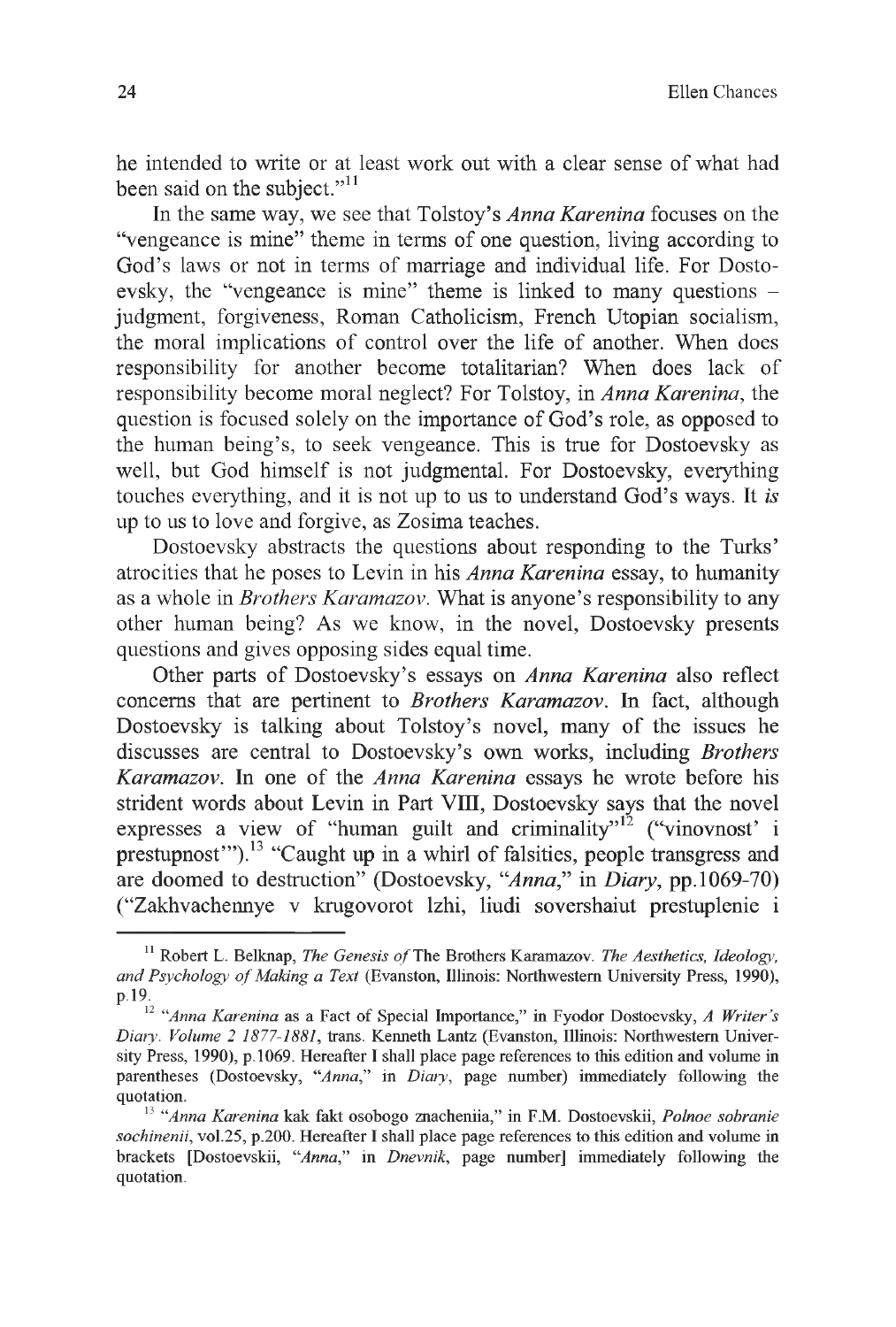gibnut..." [Dostoevskii, *"Anna"* in *Dnevnik,* p.200]). This is about Anna, but it can also be applied to Smerdiakov.

Dostoevsky praises Tolstoy for his genius in probing the psychology of the human soul, for showing that "evil lies deeper in human beings than socialists ... suppose; ..." (Dostoevsky, "*Anna*," in *Diary,* p.1071) ("...zlo taitsia v chelovechestve glubzhe, chem predpolagaiut ... sotsialisty,..." [Dostoevskii, *"Anna,"* in *Dnevnik,* p.201]). "No social structure," he writes, "will eliminate evil" (Dostoevsky, *"Anna,"* in *Diary,* p. 1071 ) ("...ni v kakom ustroistve obshchestva ne izbegnete zla, ..." [Dostoevskii, *"Anna,"* in *Dnevnik,* p.201]). Tolstoy is a genius for showing that "... abnormality and sin arise from that human soul itself..." (Dostoevsky, *"Anna,"* in *Diary,* p.1071) ("... nenormal'nost' i grekh iskhodiat iz nee [["dushi chelovecheskoi" - E.C.]] samoi" [Dostoevskii, *"Anna,"* in *Dnevnik,* p.201]). This applies to Anna, but it is also relevant to *Brothers Karamazov.* He writes, "the laws of the human soul are ... so little known, so obscure ... and so mysterious, that there ... cannot be ... *final* judges; but there is He who says, 'Vengeance is mine, I will repay.' He alone knows *all* the mystery of this world and the final destiny of man. ... The human judge ought to know that he is not the final judge...," and that he should "turn to the only solution  $-$  to Mercy and Love." (Dostoevsky, *"Anna,"* in *Diary,* p.1071) ("...zakony dukha chelovecheskogo stol'... neizvestny, ... stol' neopredeleny i stol' tainstvenny, chto ... ne mozhet byt' ... sudej *okonchate!'nykh,* a est' Tot, kotoryi govorit: 'Mne otmshchenie i az vozdam'. Emu odnomu lish' izvestna *vsia* taijna mira sego i okonchatel'naia sud'ba cheloveka. ... Sam sud'ia chelovecheskii dolzhen znat' ..., chto on ne sud'ia okonchatel'nyi, ... i pribegnet к edinstvennomu vykhodu - к Miloserdiiu i Liubvi" [Dostoevskii, *"Anna,"* in *Dnevnik,* pp.201-2]). This, of course, is at the core of *Brothers Karamazov.*

At one point, Dostoevsky focuses on the scene of Anna's illness and writes that Tolstoy "brilliantly show[s]" that "...transgressors and enemies are suddenly transformed into higher beings, into *brothers* [italics mine - E.C.] who have forgiven one another everything, into beings who, through mutual forgiveness, have cast off lies, guilt, and crime, ..." (Dostoevsky, *"Anna,"* in *Diary,* p.1071) ("... prestupniki i vragi vdrug preobrazhaiutsia v sushchestva vysshie, v *brat'ev* [italics mine - E.C.], vse prostivshikh drug druga, v sushchestva, kotorye sami, vzaimnym vseproshcheniem sniali s sebia lozh', vinu i prestupnost' ..." (Dostoevskii, *"Anna,"* in *Dnevnik,* p.202].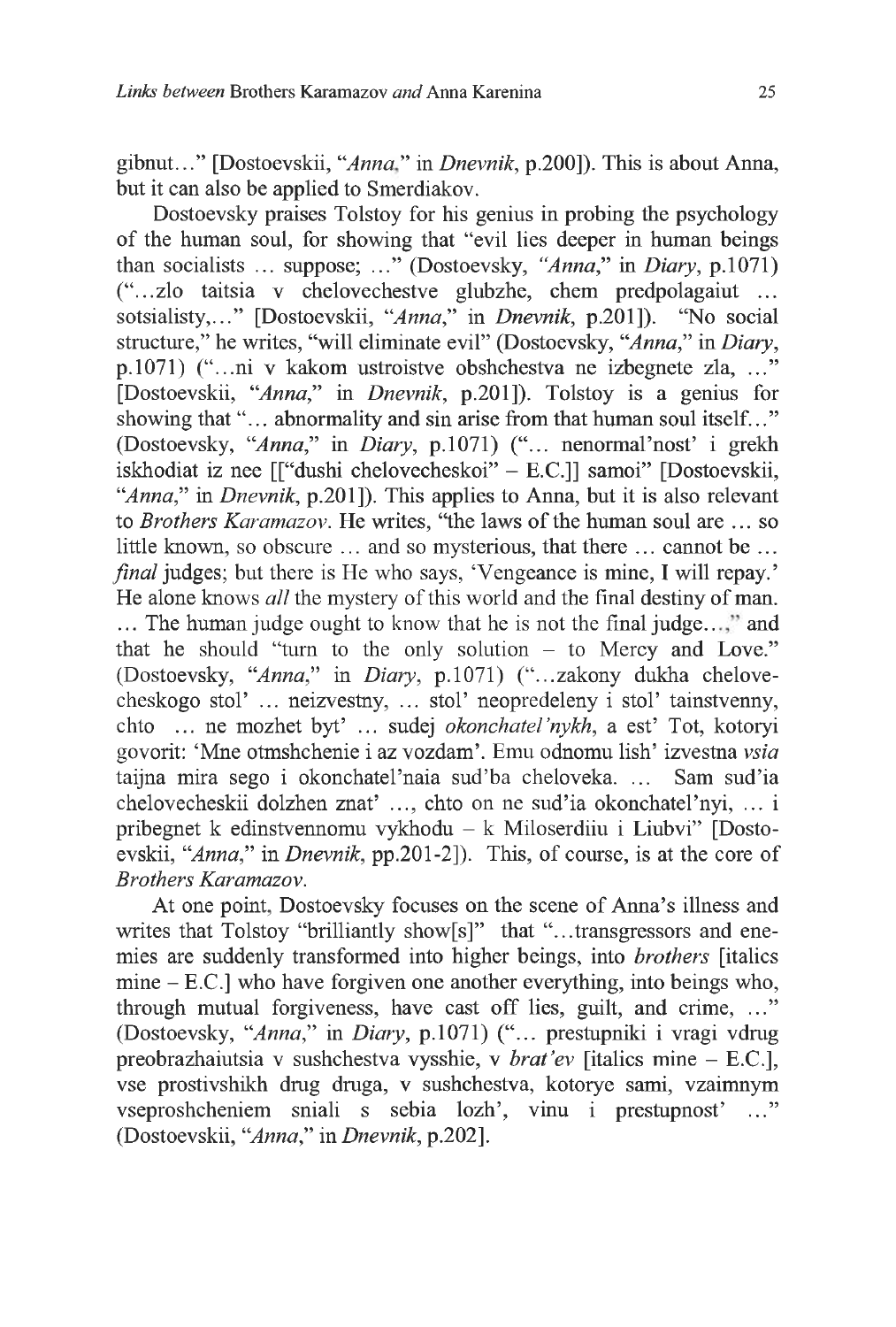This, too, is one of the central themes of *Brothers Karamazov.* Everyone is responsible for everyone. Everyone should act as brothers in love and forgiveness. And Dostoevsky also speaks about those who, like Anna, cannot find their way from "darkness" (Dostoevsky, *"Anna,"* in *Diary,* p.1072) ("mrak" [Dostoevskii, *"A nna"* in *Dnevnik,* p.202]) to "light" (Dostoevsky, "Anna," in Diary, p. 1072) ("svet" [Dostoevskii, "Anna," in *Dnevnik*, p.202]. Here, there is a parallel to Smerdiakov. Dostoevsky speaks about those who have "a passion for vengeance" (Dostoevsky, *"Anna"* in *Diary,* p.1072) ("strast' otmshcheniia" [Dostoevskii, *"Anna"* in *Dnevnik,* p.202]). Again, one can think of Anna, who thinks of revenging Vronsky, and of Smerdiakov, or of Katerina Ivanovna, in the courtroom, when she wants vengeance on Dmitry. Dostoevsky writes, about Tolstoy's novel, very much in the spirit of Father Zosima, that there is "a profound lesson for the human judge, ... 'No, vengeance is not always mine, and it is not always for me to repay'" (Dostoevsky, *"Anna"* in *Diary,* p. 1072) ("... stol'ko nazidaniia dlia sud'i chelovecheskogo: ... 'Net, ne vsegda mne otmshchenie i ne vsegda az vozdam,' ..." [Dostoevskii, *"Anna,"* in *Dnevnik,* p.202]). We can think, here, about Ivan's words about his desire for revenge for the torture of children.

In one way, then, I think that these essays can be seen as Dostoevsky's response to Tolstoy, but they can also be seen, it seems to me, as hints that one of the many, many things that Dostoevsky is doing in *Brothers Karamazov* is "translating" *Anna Karenina* into his own unique "language," into his own unique world outlook and unique way of writing.

In terms of the many ways in which these two novels, *Anna Karenina* and *Brothers Karamazov,* are on parallel tracks, let me conclude with two passages, one from the final pages of *Anna Karenina,* and one, from Father Zosima's teachings. Both convey the passion for an authentic life filled with meaning that characterizes one of the messages of both of these books. Levin "...gaz[ed] at the downtrodden grass before him, and following the movements of a green insect...," thought, "T have ...perceived what it is that I know... I know the meaning of  $\ldots$  life;  $\ldots$  to live for God, for the soul.'" (Tolstoy, *Anna,* p.721) (Levin "...gliad[el] na nesmiatuiu travu, kotoraia byla pered nim, i sledia za dvizheniiami zelenoi bukashki,..." i dumal, "...Ia ... uznal to, chto ia znaiu... ...[S]mysl zhizni ...zhit' dlia boga, dlia dushi'" [Tolstoi, *Anna,* vol.9, pp.394-5]).